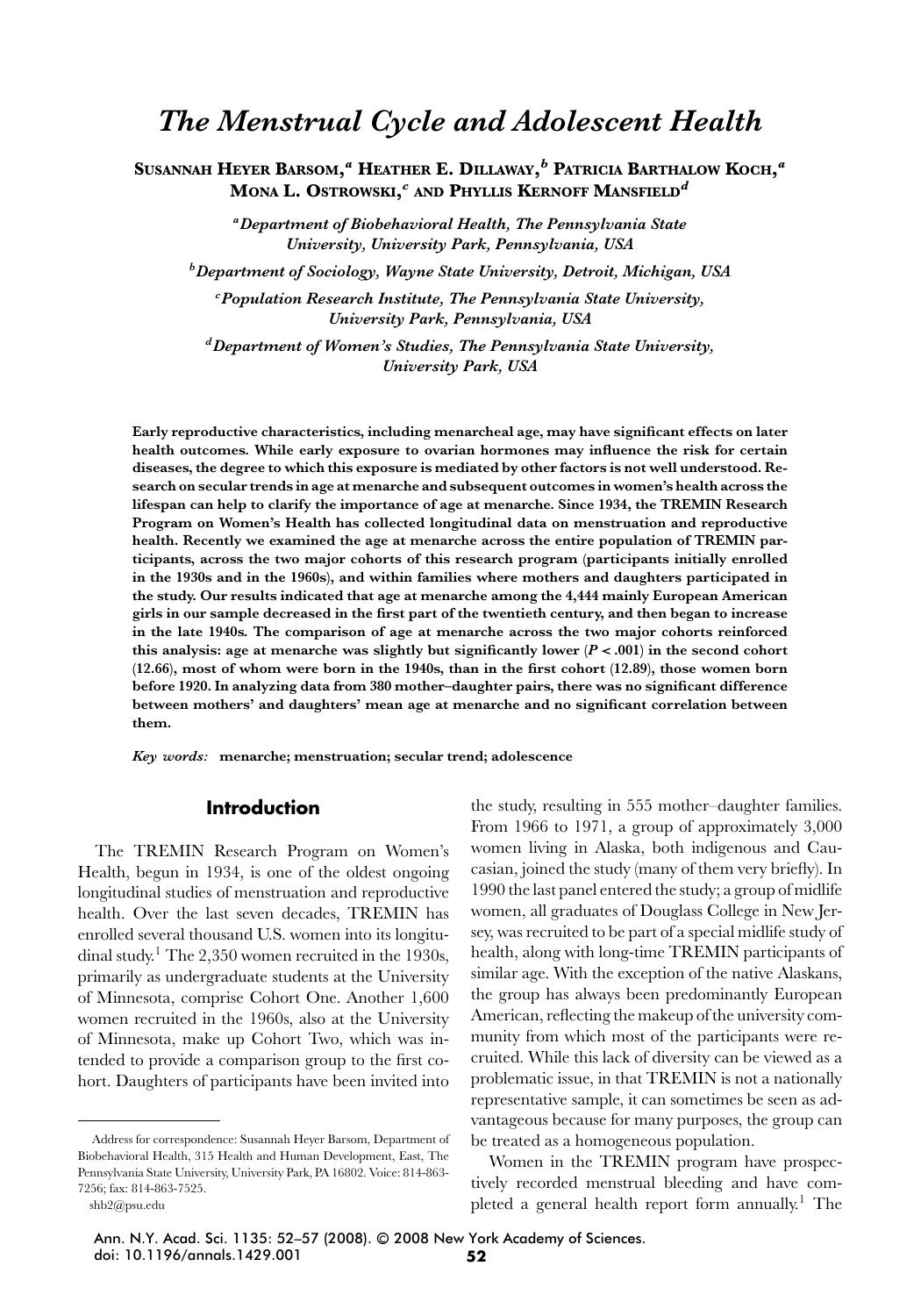questions included on the health report form have varied over the years and women have remained in the study for widely varying lengths of time, making it difficult to conduct analyses on the entire group of TREMIN participants. One item that has regularly been recorded, however, is age at menarche. Although there are missing data, and variability in recall (some women enrolled in the study at menarche, but most of them enrolled years later), these data can be examined to determine general trends in age at menarche.

# Secular Trend in Age at Menarche and Its Importance in Health

Scholars have generally accepted that age at menarche has been decreasing in Western or developed countries. Okasha *et al.*<sup>2</sup> suggest that results from Western countries show a decrease in age at menarche over generations of women born prior to 1940. Yet from studies of cohorts born after or around 1940, reports on this secular trend are more varied. Brudevoll *et al.*<sup>3</sup> report no changes in menarcheal age after this year. Roberts and Dann<sup>4</sup> report increases in age at menarche after this time, and a somewhat curvilinear trend between 1934 and 1959, characterized by both decreases and increases during that time. Hauspie *et al.*<sup>5</sup> report decreases only. And while Okasha *et al.*<sup>2</sup> find an overall decrease in age at menarche in women born between 1920 and 1952, they do not find a constant decrease over this 30-year period. Instead, they report increases in age at menarche for women born in the early 1920s, late 1920s, and mid-1930s. Likewise, in a French study of 86,031 women born between 1925 and 1950, Clavel-Chapelon *et al.*<sup>6</sup> report that in at least two different cohorts there were reported increases in the age at menarche. Specifically, women born between 1925 and 1930 and women born in 1946 and1947 had increased menarcheal ages compared to the cohorts before them. Nichols *et al.*<sup>7</sup> also report that in a U.S.-based cohort study of 22,774 women, those participants who were born between 1960 and 1969 had an increased average menarcheal age. They conclude that while there is a general trend toward decreasing age at menarche for those born between 1910 and 1949, there is in fact a U-shaped overall trend between the years of 1910 and 1969.<sup>7</sup> Many studies now indicate that the downward trend has stopped and perhaps even reversed slightly, as younger cohorts have reported slightly increased ages at menarche. $6-9$ 

#### **Methods**

Because the TREMIN participants were recruited into the study in several different groups, and over such a long period of time, they can be categorized in a number of different ways. We looked at age at menarche across the two main cohorts, across the entire participant pool, and among mothers and daughters.

Information on age at menarche was not available for all women who had participated in the TREMIN Research Program. In some cases the information appears never to have been recorded; in others, it is probable that the data were lost. (Given the study's long history, the changes in technology over that time, and the changes in the housing of the project, $\frac{1}{1}$  a loss of some data seems inevitable.)

## Age at Menarche in Cohort One and Cohort Two

According to Mansfield and Bracken,<sup>1</sup> the idea behind recruiting a second cohort was to determine the nature of any secular trends in menstrual cycle characteristics. In keeping with that intent, we first examine the average age at menarche for the two cohorts, using a two-tailed *t*-test to compare the means. After excluding participants for whom we had no age at menarche, we were able to compare age at menarche for 1,932 Cohort One women with age at menarche for 843 Cohort Two women.

#### Age at Menarche across All TREMIN **Participants**

Because the remaining data on age at menarche provides information from over eight decades, we have examined the entire TREMIN cohort as a single group. Again, pertinent information was not available for all TREMIN participants, but data on age at menarche were available for 4,444 women born between 1893 and 1991. We provide simple summary statistics, and graphically display the data by birth cohort.

#### Age at Menarche in Mothers and Daughters

We examined age at menarche in mothers and daughters enrolled in the TREMIN study. Again, for the reasons mentioned above, age at menarche was not available for all mother–daughter pairs. In the majority of the mother–daughter pairs (73%), the mother was born between 1906 and 1920; the remainder of the mothers' births were spread across the thirty-year period from 1921 to 1950. For the purpose of examining the relationship between mothers' and daughters' ages at menarche, we treated the older group of mothers as a single cohort and analyzed only their data and that of their daughters. In the cases where a mother had more than one daughter in the study, the menarcheal age of only one of the daughters, selected at random, was used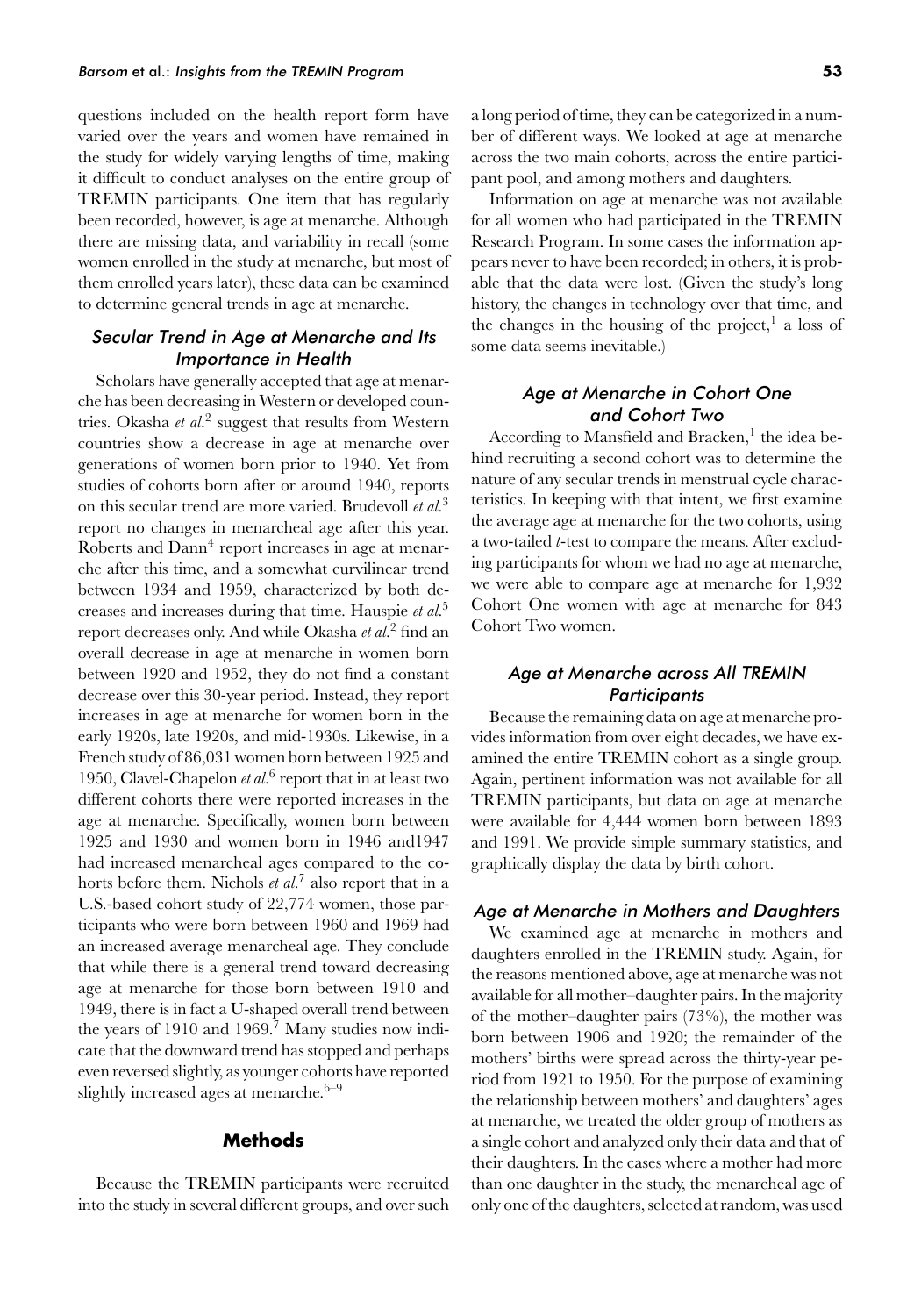Cohort One Cohort Two Mean<sup>b</sup> 12.89 12.66 Standard deviation 1.32 1.32 Number of subjects 1932 843

**TABLE 1. Average age at menarche across two cohorts<sup>a</sup>**

*a* Cohort One was recruited in 1930s,Cohort Two in 1960s. *b* Statistically significant difference (*P <* .001).



**FIGURE 1.** Distribution of age at menarche in two cohorts.

in the analysis. On the resulting 380 mother–daughter pairs, paired *t*-tests and correlation analyses were used to investigate the relationship between mothers' and daughters' ages at menarche.

#### **Results**

## Age at Menarche in Cohort One Compared to Cohort Two

In comparing the women of the first cohort with those recruited roughly 30 years later, we found a somewhat small, but significant  $(P < .001)$  difference in age at menarche. TABLE 1 compares the mean and standard deviations for Cohort One and Cohort Two, whose average ages at menarche were 12.89 years of age and 12.66 years of age, respectively.

We can further examine the differences by graphing the distribution of ages at menarche in these two groups (FIG. 1). The overall distribution curve is similar, but the first cohort has a somewhat higher percentage of individuals reaching menarche at older ages.

# Age at Menarche across the TREMIN Population

Average age at menarche for the 4,444 women for whom age at menarche was available was 12.78  $(SD = 1.36)$ . In order to examine any trends in age at

**TABLE 2. Age at menarche by decade of birth**

| Decade of Birth  | Mean Age at Menarche | SD   | n            |
|------------------|----------------------|------|--------------|
| 1890 (1893)–1899 | 14.35                | 2.03 | $17^a$       |
| 1900-1909        | 13.48                | 1.54 | 137          |
| 1910-1919        | 12.85                | 1.28 | 1761         |
| 1920-1929        | 12.54                | 1.24 | 223          |
| 1930-1939        | 12.45                | 1.34 | 361          |
| 1940-1949        | 12.65                | 1.39 | 1318         |
| 1950-1959        | 12.75                | 1.40 | 256          |
| 1960–1969        | 13.37                | 1.36 | 193          |
| 1970-1979        | 12.83                | 1.24 | 150          |
| 1980–1989 (1988) | 12.62                | 1.33 | $26^{\circ}$ |
| $1990 - 1991$    | 13                   | n    | $2^a$        |

*a* Not included in graph.

menarche, we examined the data by birth cohort, in this case by decade of birth (TABLE 2). Because the number of participants born in the 1890s  $(n=17)$ , 1980s  $(n = 26)$  and 1990s  $(n = 2)$  was too small, these decades were not included in the graphical display  $(n=4,399)$ .

FIGURE 2 indicates that the average age at menarche for TREMIN participants across eight decades first decreases to a low of 12.45 for the cohort born in the 1930s, then increases generally until another apparent decrease for the cohort born in the 1970s. The general shape of this trend is similar to that described by Nichols *et al.*, <sup>7</sup> though the timing of the shifts in trends are not the same. The one-way ANOVA indicated that age at menarche differed significantly as a function of decade of birth  $(F(7, 4390) = 17.37, P < .001)$ 

#### Age at Menarche in Mothers and Daughters

Using a paired *t*-test, we compared mean age at menarche in 381 mother–daughter pairs, and found no significant difference between the groups: the mothers had a mean age at menarche of  $12.82$  (SD =  $1.22$ ) and the daughters had a mean age at menarche of 12.80 ( $SD = 1.38$ ). Further, no significant correlation between the mothers' and daughters' age at menarche was found; in view of a correlation coefficient of 0.03  $(P > .05)$ , we can report only that there is a non-significant, near-zero positive correlation between the mothers' and daughters' age at menarche (FIG. 3).

#### **Discussion**

Overall our findings support much of the existing research on age at menarche in Western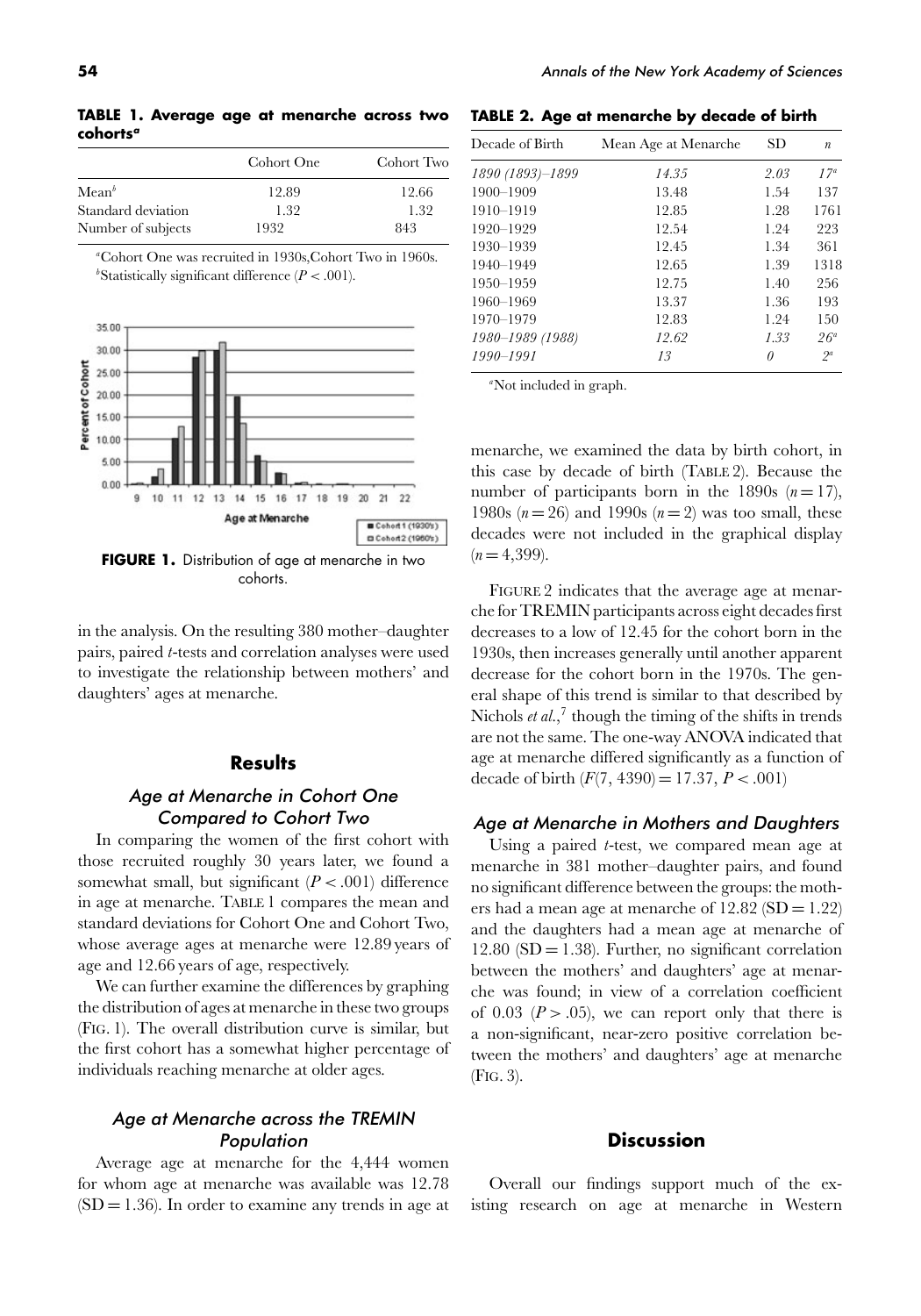

**FIGURE 2.** Mean age at menarche by birth cohort  $(F|7, 4390) = 17.37$ ,  $P < .001$ ).



populations. The downward trend across the two main TREMIN cohorts was not surprising, given the previously reported secular trend for the time periods in question. That these results support other findings is particularly important because of the fact that the TREMIN information on age at menarche was reported either at the time of menarche or, in most cases, at least within 10 years of menarche, while many of the other studies are retrospective. (Although the sample size of TREMIN participants born in the 1980s was small, it is intriguing that the data suggest that another downward trend in menarcheal age may be occurring.)

Trends in age at menarche are difficult to interpret, even when obvious changes in potentially important environmental variables are simultaneously observed. The trend toward a decrease in menarcheal age has been attributed to a number of different factors, including climate changes (such as changes in the amount of sunshine), the eradication of some chronic diseases, improved nutrition, and genetic factors.<sup>6</sup> It has been suggested that slight increases in menarcheal ages may be related to unhealthy diets (particularly among certain populations by race/ethnicity or social class), stress, and even psychological factors. $6$  While the stress of an impending World War II was considered important in the observed increase in age at menarche seen in some pre-war European cohorts, the increases seen in more recent cohorts are sometimes attributed to diet and exercise patterns brought on by a culture of thinness.<sup>6</sup> At the same time, Nichols *et al.*<sup>7</sup> suggest that improved nutritional status may be a reason for decreases in menarcheal ages among some younger cohorts. Other studies have suggested that age at menarche is influenced by factors such as adverse environmental conditions in early life, $2,9$  social class, $2,3$  race, childhood weight status/BMI, and nutritional intake,<sup>7,10,11</sup> socioeconomic status of parents, $^{10}$  and number of siblings.<sup>12</sup> The degree to which these social factors influence age at menarche is difficult to estimate, and studies report mixed results on their importance. The consensus that scholars seem to have reached is that increased weight and high BMI in children are associated with a decreased age at menarche in the overall population.<sup>10</sup> Studies also continue to indicate that social class—and at the very least, low social class—is often associated, even if indirectly, with a decreased age at menarche.<sup>10</sup>

There is a body of literature that suggests that early reproductive characteristics, for instance, menarcheal age, can have a significant impact on later female health.<sup>13</sup> That is, women's health and illness as adults may be influenced by their age at first menstruation.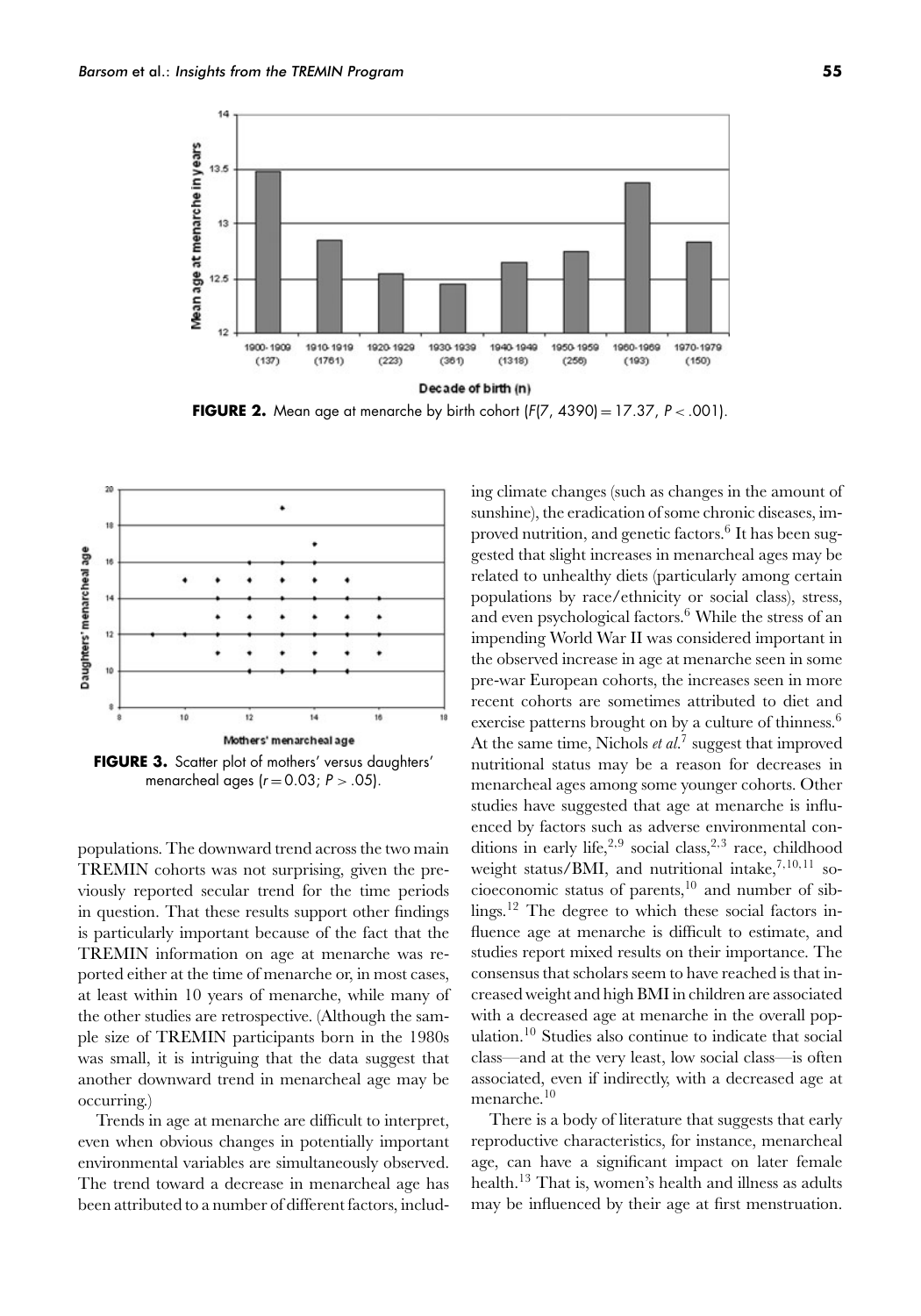Studies on this topic have examined how early menarche may be associated with an increased risk of breast cancer,<sup>2</sup>,<sup>6</sup>,<sup>11</sup>,<sup>13</sup>,<sup>14</sup> endometrial cancer,<sup>13</sup> and obesity<sup>2,15</sup> later in life. Using the TREMIN database, Cooper *et al.*<sup>16</sup> found a decreased risk of heart disease associated with women who experience menarche at later ages. It has been suggested that early exposure to endogenous ovarian hormones and the presence of higher estrogen concentrations in the body over time may influence the risk of certain diseases;<sup>6</sup>*,*<sup>7</sup> however, the existence of confounding and mediating factors complicates the interpretation of menarcheal data. For instance, Maclure *et al.*<sup>11</sup> suggest that increased risk of breast cancer may be explained partially by greater nutritional intake and changing diet over a lifetime, factors which have also been associated with both early and late menarche. One study based in Scotland and a second study in northern Finland found that high BMI and obesity in adult life is associated with early menarche,<sup>10,12</sup> though this relationship is confounded by high childhood BMI, high BMI during adolescence, and low social class of the child's family. Nichols *et al.*<sup>7</sup> have suggested that late menarche translates into increased risk for bone fracture and osteoporosis later in life.

More research is indeed needed, not only on the secular trends in age at menarche but also its effects on women's health over a lifetime. In conducting such research in the future, careful consideration should be given to the distinction between menarche and the onset of regular (ovulatory) cycling, $6$  and the fact that age at menarche may be of less significance than the onset of ovulatory cycling in adolescence.

The U-shaped curve representing the age at menarche for the entire cohort, while not precisely replicating the findings from other populations, does support a similar reversal of the previous downward trend in age at menarche, as reported by several investigators. $6-9$  Although the TREMIN participants have generally been from well-educated middle-class families, the database does not have detailed indicators of socioeconomic status that might suggest reasons for the observed changes in the average age at menarche.

One potentially confounding factor is the fact that many of the women in the study are related to one another. In conducting analyses on the entire group, we have always been mindful of the possibility of genetic relatedness influencing our outcomes. The fact that a comparison of mothers' and daughters' age at menarche indicated that there is almost no correlation between the two suggests that genetic relatedness may be less of a problem in analyzing age at menarche than it would be for other biological factors.

#### **Conclusions**

As mentioned in the introduction, there has been some investigation into the TREMIN data on age at menarche and later health outcomes.<sup>16</sup> Work to date has primarily dealt with the first cohort. The many years' worth of data both on the second cohort and on the daughters, particularly those who enrolled in the study at or shortly after menarche, provide a strong basis on which to investigate relationships between menarche, early cycle characteristics, and eventual health outcomes.

#### **Conflicts of Interest**

The authors declare no conflicts of interest.

## **References**

- 1. MANSFIELD, P.K. & S.J. BRACKEN. 2003. TREMIN: A History of the World's Oldest Ongoing Study of Menstruation and Women's Health. East Rim Publishers. Lemont, PA.
- 2. OKASHA, M., P. MCCARRON, G. DAVEY SMITH & J. MCEWEN. 2001. Age at menarche: secular trends and association with adult anthropometric measures. Ann. Hum. Biol. **28:** 68–78.
- 3. BRUDEVOLL, J., K. LIESTOL& L. WALLOE. 1979. Menarcheal age in Oslo during the last 140 years. Ann. Hum. Biol. **6:** 407–416.
- 4. ROBERTS, D. & T. DANN. 1975. A 12 year study of menarcheal age. Br. J. Prev. Soc. Med. **29:** 31–39.
- 5. HAUSPIE, R., M. VERCAUTEREN & C. SUSANNE. 1997. Secular changes in growth and maturation: An update. Acta Paediat. **423**(Suppl.): 20–27.
- 6. CLAVELON-CHAPELON, F. and THE E3N-EPIC GROUP. 2002. Evolution of age at menarche and at onset of regular cycling in a large cohort of French women. Hum. Reprod. **17:** 228–232.
- 7. NICHOLS, H.B., A. TRENTHAM-DIETZ, J.M. HAMPTON, *et al.* 2006. From menarche to menopause: trends among US women born from 1912 to 1969. Am. J. Epidemiol. **164:** 1003–1011.
- 8. REES, M. 1993. Menarche: when and why. Lancet **342:** 1375–1376.
- 9. DANN, T.C. & D.F. ROBERTS. 1993. Menarcheal age in University of Warwick young women. J. Biosoc. Sci. **25:** 531–538.
- 10. LAITINEN, J., C. POWER & M.-R. JARVELIN. 2001. Family social class, maternal body mass index, childhood body mass index, and age at menarche as predictors of adult obesity. Am. J. Clin. Nutr. **74:** 287–294.
- 11. MACLURE, M., L.B. TRAVIS, W. WILLETT & B. MACMAHON. 1991. A prospective cohort study of nutrient intake and age at menarche. Am. J. Clin. Nutr. **54:** 649–56.